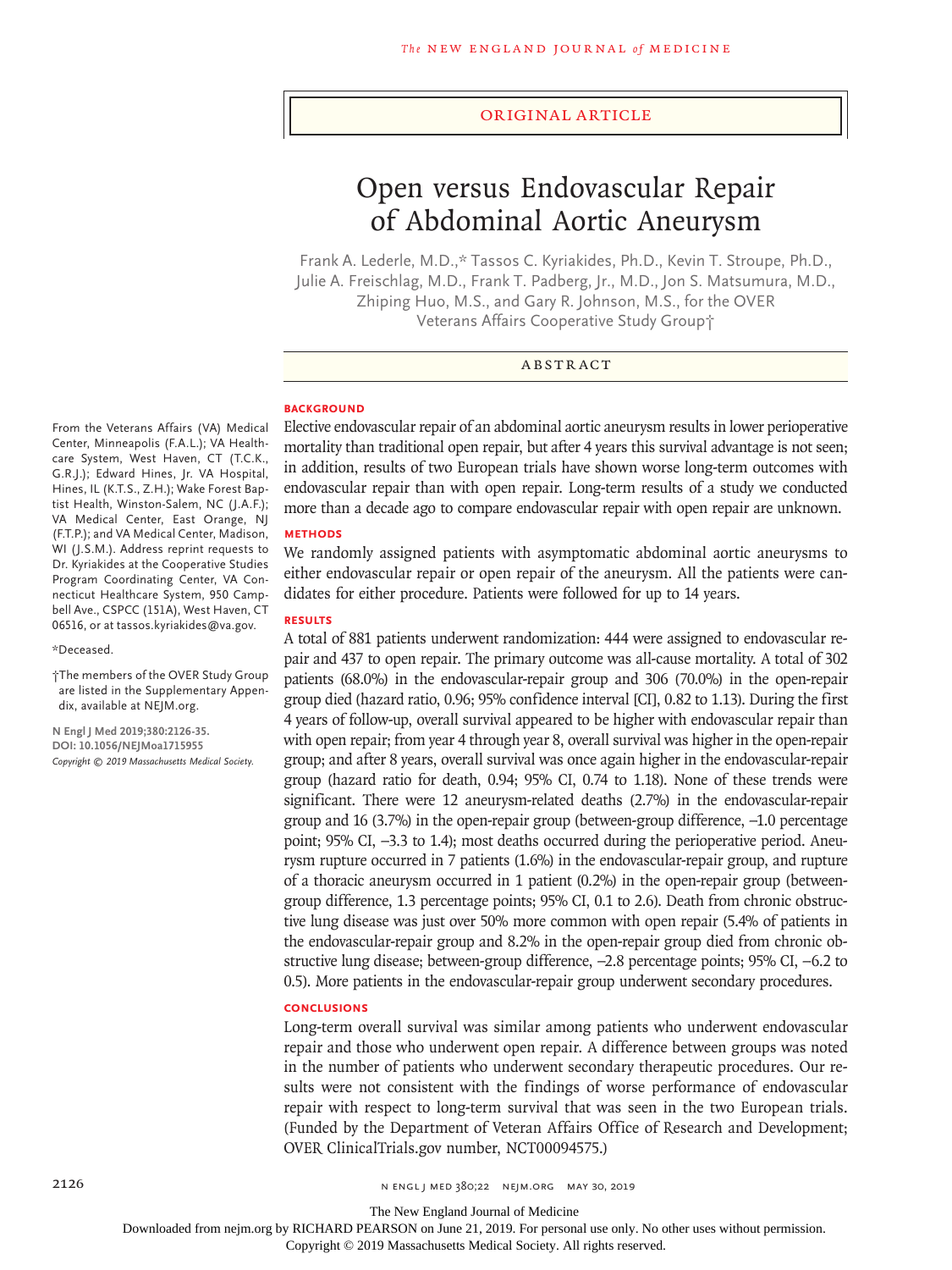LECTIVE REPAIR OF AN ABDOMINAL AOR-<br>tic aneurysm can prevent aneurysm rupture<br>and death, as shown in randomized trials<br>of aneurysm screening.<sup>1</sup> but it is responsible for tic aneurysm can prevent aneurysm rupture and death, as shown in randomized trials of aneurysm screening, $1$  but it is responsible for more perioperative deaths than any other general or vascular surgical procedure.<sup>2</sup> Randomized trials have shown that endovascular repair results in lower perioperative mortality than open repair, but after a few years this advantage is no longer seen because of excess late mortality among patients who had undergone endovascular repair<sup>3</sup> — a pattern that has also been seen in large observational studies.4 If this pattern were to continue over time, endovascular repair could become the inferior strategy; this possibility underscores the need for long-term follow-up information. Two European trials (the United Kingdom Endovascular Aneurysm Repair Trial 1 [EVAR-1] and the Dutch Randomised Endovascular Aneurysm Management [DREAM] trial)<sup>5,6</sup> have recently shown higher long-term mortality with endovascular repair than with open repair. We report here data on extended follow-up of patients in the Veterans Affairs (VA) Open versus Endovascular Repair (OVER) trial.

#### Methods

#### **Trial Design and Oversight**

The trial methods have been described previously.7,8 The authors designed and conducted the trial, performed the analyses, wrote the manuscript, and vouch for the completeness and accuracy of the data and analyses and for adherence of the trial to the protocol. The trial was approved by a central human rights committee and the institutional review board at each participating center. An independent data and safety monitoring committee reviewed the data at regular intervals. The protocol is available with the full text of this article at NEJM.org. Enrollment began on October 15, 2002, and ended on April 15, 2008. Active follow-up ended on October 15, 2011, which was the cutoff date for our previous report.<sup>8</sup> In October 2010, the VA Cooperative Studies Program approved an additional analysis that extended follow-up to December 31, 2016; the results of this analysis are reported here. No commercial sponsor was involved in the trial.

## **Patients and Procedures**

Eligible patients had abdominal aortic aneurysms for which elective repair was planned and were candidates for either endovascular or open repair.7,8 Patients were randomly assigned to one of the two repair procedures in a  $1:1$  ratio.<sup>7</sup> The specific type of endovascular-repair device intended for a particular patient, in the event that the patient was assigned to endovascular repair, was reported to the coordinating center before randomization to permit subgroup comparisons. The protocol required that the vascular surgeons and interventional radiologists had performed a minimum of 10 previous endovascular-repair and open-repair procedures and had subspecialty training, device-specific education as approved by the Food and Drug Administration, and centralized endovascular expert training that included didactic, flow model simulation, and live-case education. Aneurysm repair was performed within 6 weeks after randomization. Trial patients were followed regularly through October 15, 2011.<sup>7,8</sup>

For this report of extended follow-up, we obtained no additional information from patients or participating centers since the previous report.8 All new data on deaths, causes of death, and clinical encounters were obtained from VA and other national data sets. To identify secondary therapeutic procedures, we examined *International Classification of Diseases, 9th Revision* (ICD-9), codes and Current Procedural Terminology (CPT) codes related to aortic aneurysm procedures (ICD-9 codes 38.34, 38.36, 38.44, 38.46, 39.41, 39.49, 39.52, 39.71, and 39.79; CPT codes 33880 through 33891, 34800 through 35142, 35472, 35537 through 35540, 35637, 35638, 35721, and 35840) and ventral and incisional hernia repair (ICD-9 codes 53.5 through 53.69; CPT codes 49560 through 49568 and 49652 through 49657). These aortic procedure codes were sufficient to determine that secondary therapeutic procedures had been performed. For other codes (ICD-9 codes 39.25 and 39.26; CPT codes 75894 and 75952 through 75959), we required accompanying diagnostic codes for aortic aneurysm (ICD-9 codes 441.0 through 442.9). The cause of death was determined from the information on the death certificate, which was captured in the National Death Index. We obtained information on deaths through 2016 and on causes of death and clinical encounters through 2015.

# **Outcomes**

The primary outcome was all-cause mortality. Secondary outcomes were all-cause mortality as assessed in prespecified subgroups<sup>8</sup> and secondary therapeutic procedures that resulted directly

The New England Journal of Medicine

Downloaded from nejm.org by RICHARD PEARSON on June 21, 2019. For personal use only. No other uses without permission.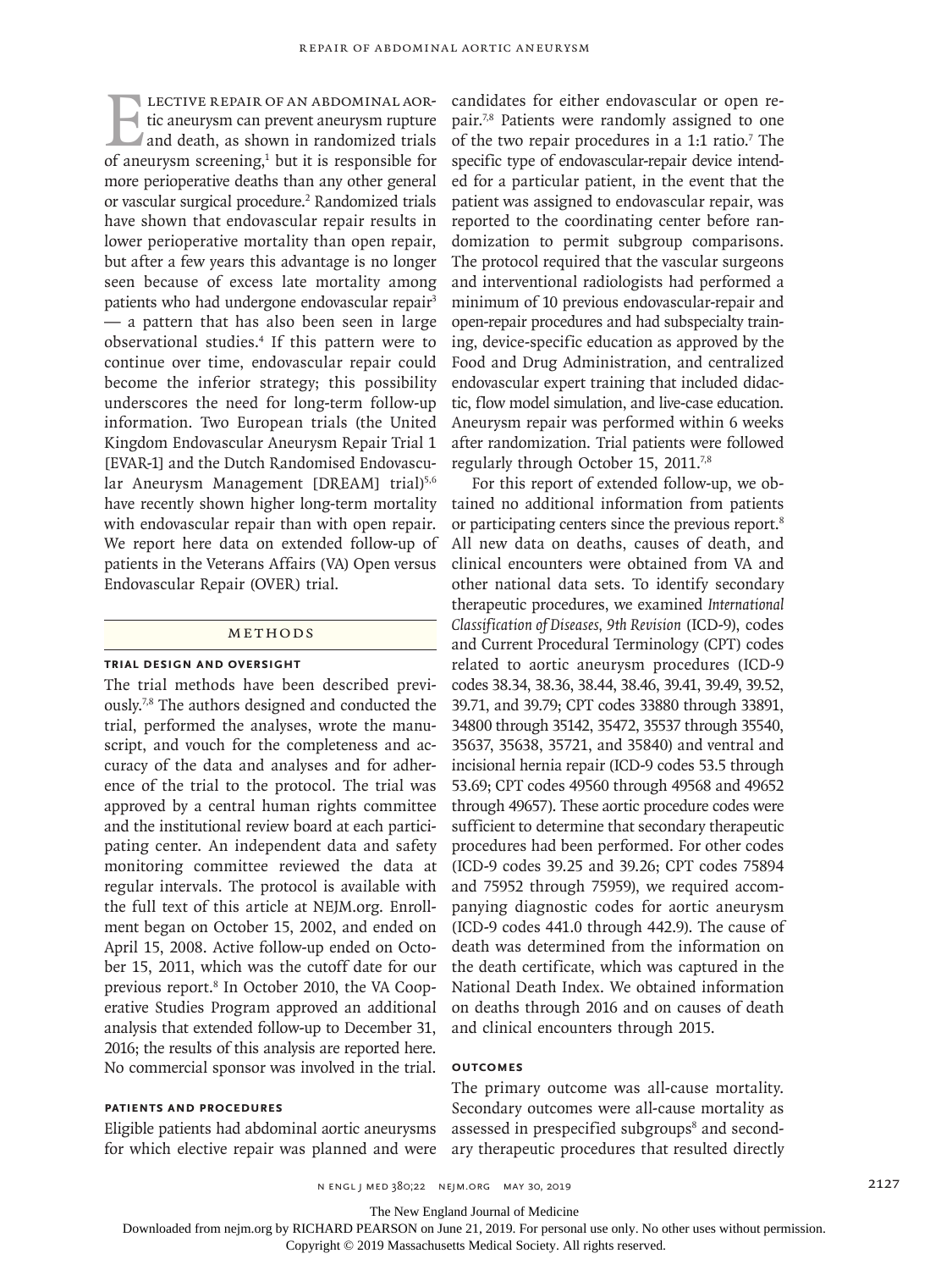or indirectly from the initial procedure (with each trip to the procedure suite counting as one secondary procedure), including any unplanned surgical procedures performed within 30 days after the initial procedure and any additional aortoiliac or other related procedures (such as incisional hernia repair) that were performed at any time.

The cause of death and the secondary therapeutic procedures were adjudicated by an outcomes committee (whose members were unaware of the group assignments) during active followup and by the authors in the case of more recent deaths. All deaths that occurred within 30 days after the repair or during the hospitalization for the repair were considered to be related to the aneurysm, as were all deaths that occurred after 30 days and were adjudicated as having resulted directly or indirectly from the aneurysm or its treatment. In the current article, we report allcause mortality and the secondary outcomes, including those that occurred over the extended follow-up period since the previous report.

## **Statistical Analysis**

The trial was designed to provide 80% power to detect 25% lower relative mortality in the endovascular-repair group than in the open-repair group, at a two-sided alpha level of 0.05, at the end of active follow-up in  $2011$ .<sup>7</sup> The analysis was performed according to the intention-totreat principle. The Kaplan–Meier method was used to calculate estimated cumulative event rates. Hazard ratios and confidence intervals were estimated with the use of Cox proportionalhazards models.<sup>9</sup> We evaluated possible departures from the proportional-hazards assumption by using the P value for the interaction of mortality with  $(\log_{10})$  time and by plotting Schoenfeld residuals (Fig. S1 in the Supplementary Appendix, available at NEJM.org). The effect of treatment in prespecified subgroups was assessed by including treatment-by-subgroup interactions in the Cox models. Variables were compared with the use of chi-square tests and Student's t-tests. Two-sided P values of less than 0.05 were considered to indicate statistical significance. No correction for multiple comparisons was performed. Statistical analyses were performed with the use of SAS software, version 9.3 (SAS Institute). Restricted mean survival time (analogous to the endovascular repair was significant for the first

area under the curve for a survival plot) was assessed with the use of the pseudo-mean values approach.10 To facilitate comparison with EVAR-1 and the DREAM trial,<sup>5,6</sup> we report hazard ratios according to time periods. To avoid data-driven selection of time periods, we adopted the time periods used by EVAR-1, the larger of the European trials.<sup>5</sup>

# Results

# **Patients**

From October 2002 through April 2008, we randomly assigned 881 patients at 42 VA medical centers to undergo endovascular repair (444 patients) or open repair (437 patients). Details of exclusions before randomization and characteristics at randomization were described previously (Fig. 1, and Table S2 in the Supplementary Appendix).7 The two groups were similar, with no significant differences except that a higher percentage of patients in the open-repair group than in the endovascular-repair group were taking aspirin (63.4% vs. 55.0%). More than 95% of patients underwent the assigned repair; in 2% of patients, the assigned repair was attempted but was not completed (Fig. 1).

Vital status was known for all patients at the end of active follow-up on October 15, 2011. Assessment of participants was extended to December 31, 2016 (minimum follow-up, 0.02 years; maximum follow-up, 14.2 years; mean, 8.4 years; median, 9.4 years [interquartile range, 5.7 to 11.2]). We identified 316 additional deaths since the end of active follow-up, for a total of 608 deaths (69.0% of all patients who underwent randomization).

# **Primary Outcome and Causes of Death**

Our principal finding is that no significant difference in the primary outcome of all-cause mortality was noted between the endovascularrepair group and the open-repair group. A total of 302 deaths occurred in the endovascularrepair group, and 306 deaths occurred in the open-repair group (hazard ratio with endovascular repair vs. open repair, 0.96; 95% confidence interval [CI], 0.82 to 1.13; P=0.61) (Fig. 2A and Table 1).

The postoperative survival advantage with

The New England Journal of Medicine

Downloaded from nejm.org by RICHARD PEARSON on June 21, 2019. For personal use only. No other uses without permission.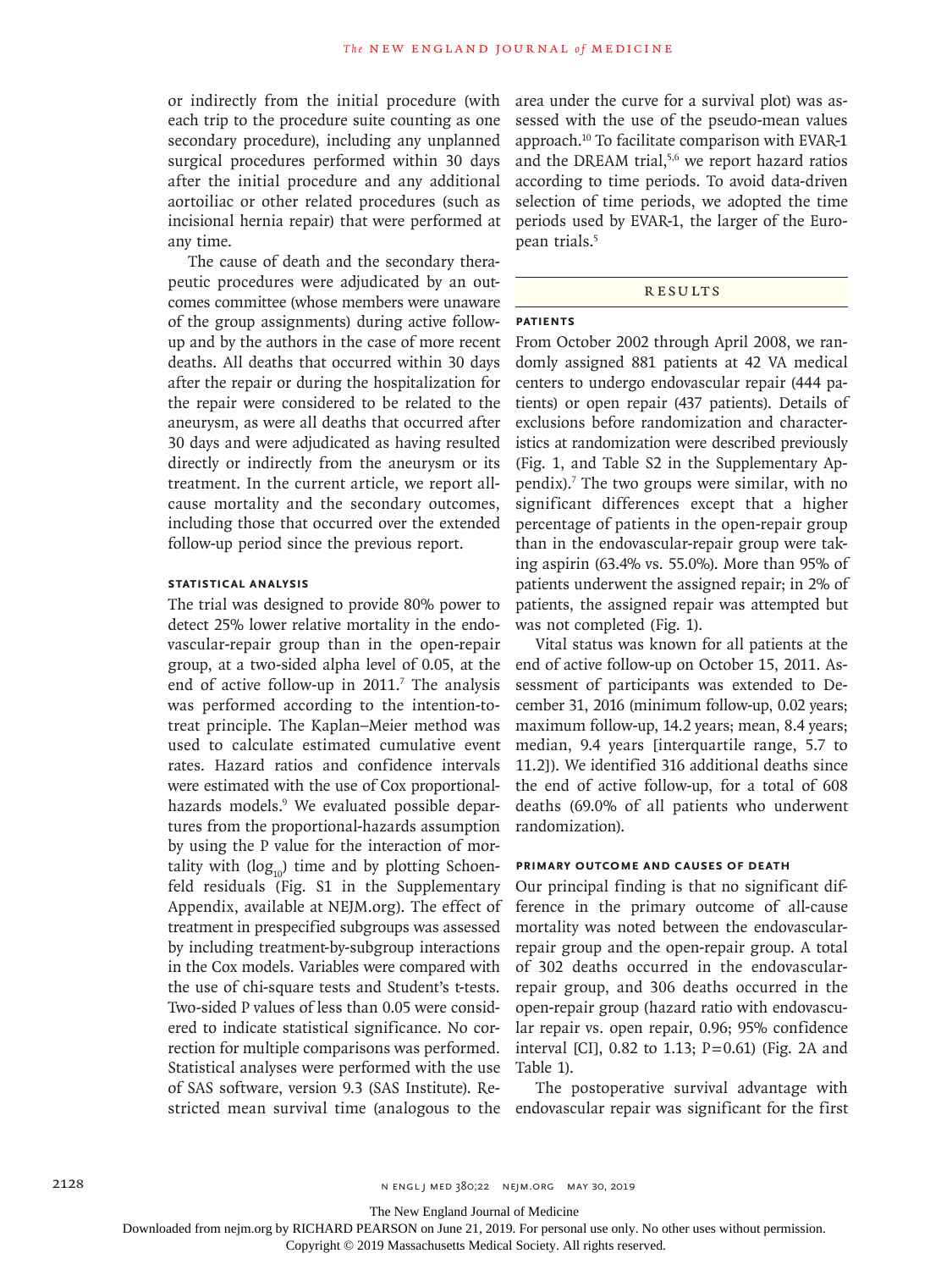3 years; after 3 years, the advantage disappeared, as previously reported.8 Table 2 shows hazard ratios for death according to time since randomization. A survival advantage with endovascular repair was seen early; from years 4 through 8, a survival advantage was seen with open repair; however, after 8 years, no difference was observed (hazard ratio, 0.94; 95% CI, 0.74 to 1.18;  $P = 0.59$ ).

The interaction of time with treatment was not significant, which suggests the absence of a significant departure from the proportionalhazards assumption. The restricted mean survival time was also not significantly different between the groups. After 5 years, the restricted mean survival time was 4.53 years in the endovascular-repair group and 4.40 years in the openrepair group (difference, 0.13 years; 95% CI, −0.04 to 0.29), and after 14.2 years it was 9.03 years and 8.81 years, respectively (difference, 0.22 years; 95% CI, −0.34 to 0.79).

We previously reported 10 aneurysm-related deaths in the endovascular-repair group (2 occurred during the perioperative period [during the hospitalization for the repair or within 30 days after the repair], and 8 occurred late [more than 30 days after the repair]) and 16 aneurysmrelated deaths in the open-repair group (13 occurred in the perioperative period and 3 occurred late).<sup>8</sup> In our previous report, 6 aneurysm ruptures had occurred in the endovascular-repair group (of which 3 were fatal), and none had occurred in the open-repair group. We now add 3 aneurysm-related deaths (2 in the endovascular-repair group and 1 in the open-repair group), 2 of which were caused by rupture (Table 1). One death in the endovascular-repair group had a code of "aortic aneurysm without rupture," which usually refers to a complication of a procedure performed on an unruptured aneurysm. In this case, no procedure had been performed in the patient for several years before death, the patient was known to have had severe heart disease, medical records included a code for abdominal pain 4 days before death, and the patient had a cardiac arrest in the ambulance on the day of death. We considered this to be a probable aneurysm rupture, although we were unable to rule out a cardiac cause. Another death in the endovascular-repair group was coded as "thoracic aortic aneurysm, without rupture." This patient the death of this patient was not counted with



underwent an endovascular repair of the descending thoracic aorta 7 weeks before death and an endovascular implantation of an abdominal aortic graft 2 weeks before death, which falls within the 30-day time frame for our definition of an aneurysm-related death. The third patient (who had been assigned to the open-repair group) was transported to the hospital by air ambulance, where computed tomography of the chest was performed; clinical and death codes were recorded for "thoracic aortic aneurysm, ruptured," a diagnosis we accepted (therefore,

The New England Journal of Medicine

Downloaded from nejm.org by RICHARD PEARSON on June 21, 2019. For personal use only. No other uses without permission.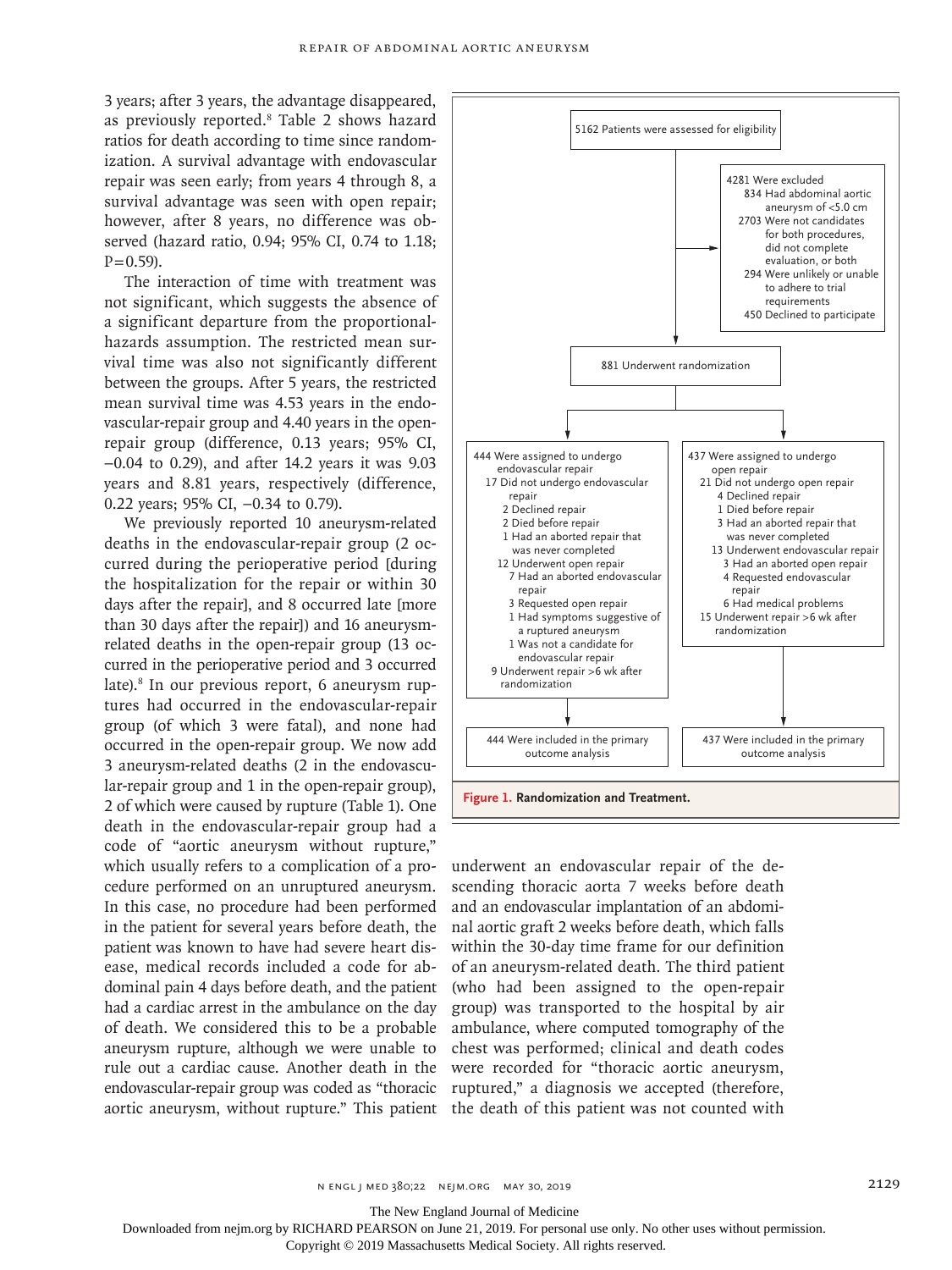

with an abdominal aortic aneurysm who underwent endovascular repair or open repair. Panel B shows the cumulative probability of death or a secondary therapeutic procedure. At the end of follow-up, 608 of 881 patients had died,

the other aneurysm-related deaths). As a result, difference, −1.0 percentage point; 95% CI, −3.3 to the totals are now 12 aneurysm-related deaths 1.4), and 7 ruptures (1.6%) in the endovascular-(2.7%) in the endovascular-repair group and 16 repair group and 1 (0.2%) in the open-repair (3.7%) in the open-repair group (between-group group (between-group difference, 1.3 percentage

2130 **n engl j med 380;22** NENGL J MED 380;22 NEJM.ORG MAY 30, 2019

The New England Journal of Medicine

Downloaded from nejm.org by RICHARD PEARSON on June 21, 2019. For personal use only. No other uses without permission.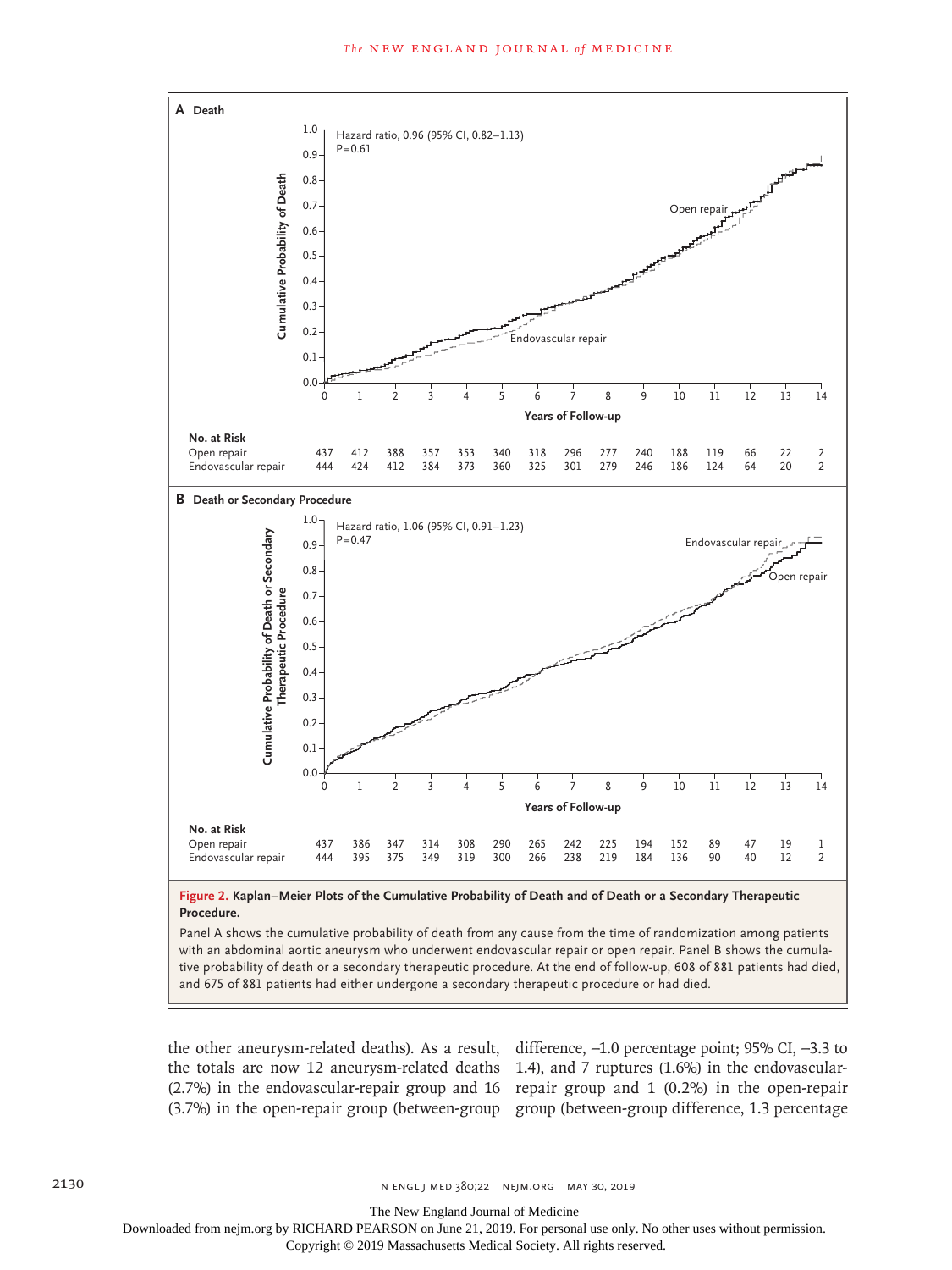| Table 1. Clinical Outcomes.*                                                          |                                           |                            |                                             |  |  |  |  |
|---------------------------------------------------------------------------------------|-------------------------------------------|----------------------------|---------------------------------------------|--|--|--|--|
| Variable                                                                              | <b>Endovascular Repair</b><br>$(N = 444)$ | Open Repair<br>$(N = 437)$ | <b>Between-Group Difference</b><br>(95% CI) |  |  |  |  |
|                                                                                       |                                           |                            | percentage points                           |  |  |  |  |
| All deaths - no. (%)                                                                  | 302(68.0)                                 | 306 (70.0)                 | $-2.0$ ( $-8.1$ to 4.1)                     |  |  |  |  |
| Deaths according to cause - no. (%)                                                   |                                           |                            |                                             |  |  |  |  |
| Abdominal aneurysm-related cause                                                      | 12(2.7)                                   | 16(3.7)                    | $-1.0$ ( $-3.3$ to 1.4)                     |  |  |  |  |
| During hospitalization or within 30 days after repair                                 | 2(0.5)                                    | 11(2.5)                    | $-2.1$ ( $-3.7$ to $-0.5$ )                 |  |  |  |  |
| Cardiovascular cause                                                                  | 88 (19.8)                                 | 69 (15.8)                  | 4.0 $(-1.0 \text{ to } 9.1)$                |  |  |  |  |
| Cerebrovascular cause                                                                 | 14(3.2)                                   | 9(2.1)                     | 1.1 $(-1.0 \text{ to } 3.2)$                |  |  |  |  |
| Cancer                                                                                | 80 (18.0)                                 | 85(19.5)                   | $-1.4$ (-6.6 to 3.7)                        |  |  |  |  |
| Pneumonia or influenza                                                                | 14(3.2)                                   | 16(3.7)                    | $-0.5$ ( $-2.9$ to 1.9)                     |  |  |  |  |
| Other infection                                                                       | 9(2.0)                                    | 6(1.4)                     | $0.7$ (-1.1 to 2.4)                         |  |  |  |  |
| Chronic obstructive lung disease                                                      | 24(5.4)                                   | 36(8.2)                    | $-2.8$ ( $-6.2$ to 0.5)                     |  |  |  |  |
| Accident                                                                              | 12(2.7)                                   | 6(1.4)                     | 1.3 $(-0.5 \text{ to } 3.2)$                |  |  |  |  |
| Suicide                                                                               | 2(0.5)                                    | $\mathbf 0$                | $0.5$ (-0.2 to 1.1)                         |  |  |  |  |
| Homicide                                                                              | $\Omega$                                  | 2(0.5)                     | $-0.5$ ( $-1.1$ to 0.2)                     |  |  |  |  |
| Most likely but not confirmed to be caused by rupture<br>of abdominal aortic aneurysm | $\mathbf 0$                               | 1(0.2)                     | $-0.2$ ( $-0.7$ to 0.2)                     |  |  |  |  |
| Possibly but most likely not caused by rupture of<br>abdominal aortic aneurysm        | 9(2.0)                                    | 5(1.1)                     | $0.9$ (-0.8 to 2.5)                         |  |  |  |  |
| Unknown or insufficient datat                                                         | 38 (8.6)                                  | 55 (12.6)                  |                                             |  |  |  |  |
| Aneurysm rupture - no. (%)                                                            | 7(1.6)                                    | $1(0.2)$ $\pm$             | 1.3 $(0.1 \text{ to } 2.6)$                 |  |  |  |  |
| Secondary therapeutic procedures                                                      |                                           |                            |                                             |  |  |  |  |
| No. of secondary procedures                                                           | 193                                       | 116                        |                                             |  |  |  |  |
| Patients who underwent secondary procedures<br>$-$ no./total no. (%)                  | 117/439 (26.7)                            | 85/429 (19.8)              | 6.9 (2.0 to 17.5)                           |  |  |  |  |
| Patients who died or underwent secondary procedures<br>$-$ no. (%)                    | 345 (77.7)                                | 330 (75.5)                 | 2.4 $(-3.2 \text{ to } 7.9)$                |  |  |  |  |

\* Some values may differ from the expected value because of rounding.

† This category includes patients with uninformative codes for cause of death (e.g., ICD-9 codes I46.9, R99) or patients whose deaths could not be attributed to a cause on the basis of available information.

‡ The aortic aneurysm in this patient was a thoracic aneurysm.

| Table 2. Deaths from Any Cause According to Time since Randomization.* |                     |                |                                 |         |                             |  |  |  |
|------------------------------------------------------------------------|---------------------|----------------|---------------------------------|---------|-----------------------------|--|--|--|
| Time since Randomization                                               | Endovascular Repair | Open Repair    | <b>Hazard Ratio</b><br>(95% CI) | P Value | P Value for<br>Interaction; |  |  |  |
| no. of deaths/total no. $(%)$                                          |                     |                |                                 |         |                             |  |  |  |
| Any time                                                               | 302/444 (68.0)      | 306/437 (70.0) | $0.96(0.82 - 1.13)$             | 0.61    | 0.25                        |  |  |  |
| 0 <sub>to</sub> 6 <sub>mo</sub>                                        | 11/444(2.5)         | 14/437 (3.2)   | $0.77(0.35 - 1.69)$             | 0.51    | 0.43                        |  |  |  |
| >6 mo to 4 yr                                                          | 59/433 (13.6)       | 70/423 (16.5)  | $0.81(0.57 - 1.14)$             | 0.22    | 0.88                        |  |  |  |
| $>4$ to 8 yr                                                           | 93/374 (24.9)       | 76/353 (21.5)  | $1.18(0.87 - 1.60)$             | 0.29    | 0.50                        |  |  |  |
| $>8$ yr                                                                | 139/281 (49.5)      | 146/277 (52.7) | $0.94(0.74 - 1.18)$             | 0.59    | 0.25                        |  |  |  |

\* Time-period categories were selected to coincide with those used in the United Kingdom Endovascular Aneurysm Repair Trial 1 (EVAR-1).5 † The P value is for the interaction of treatment with time.

The New England Journal of Medicine

Downloaded from nejm.org by RICHARD PEARSON on June 21, 2019. For personal use only. No other uses without permission.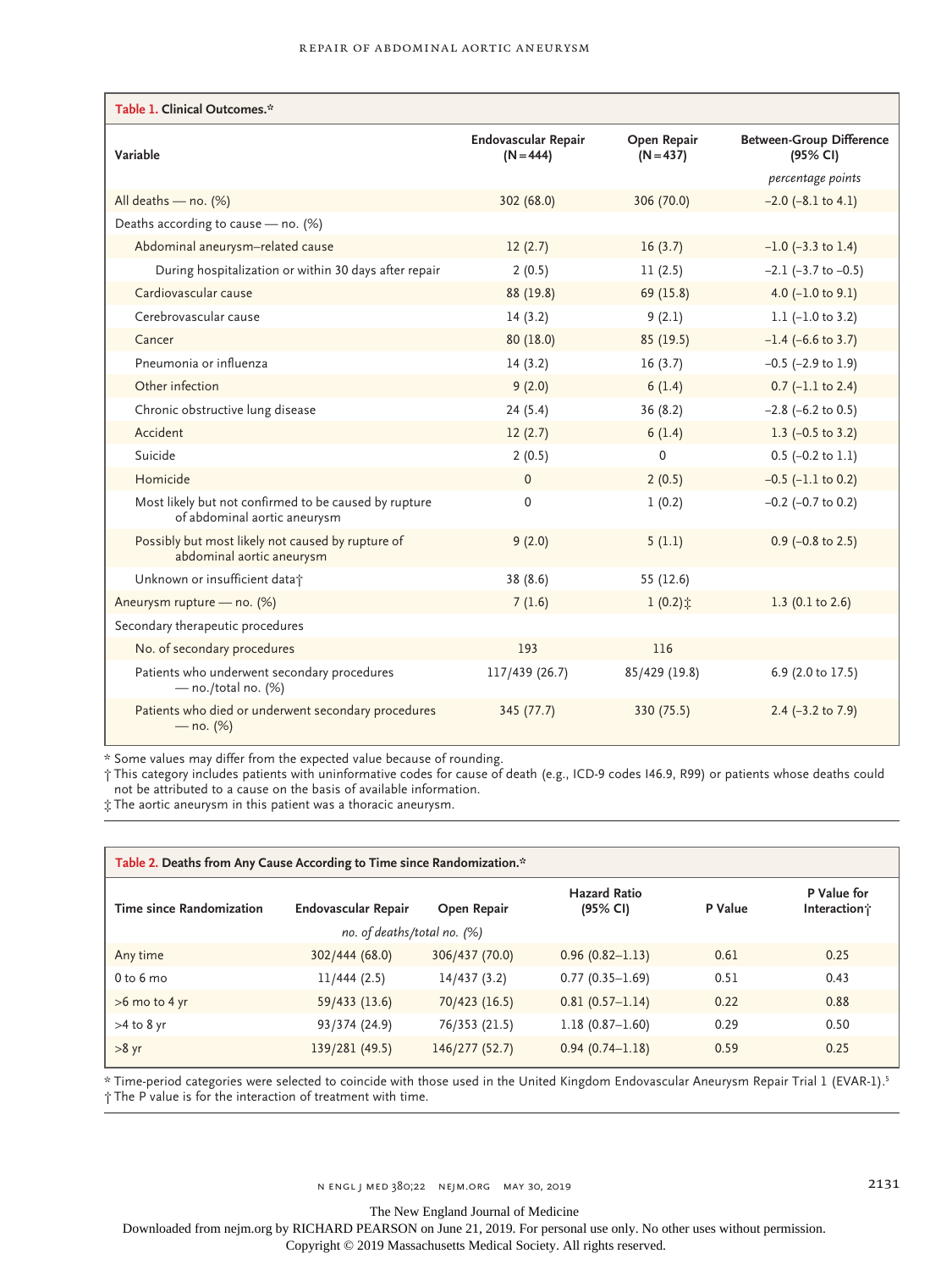points; 95% CI, 0.1 to 2.6 [values for percentage points may differ from the expected value because of rounding]).

Deaths from other causes were similar in the two groups, except for death from chronic obstructive lung disease, which was just over 50% more common in the open-repair group than in the endovascular-repair group (5.4% in the endovascular-repair group vs. 8.2% in the openrepair group; between-group difference, −2.8 percentage points; 95% CI, −6.2 to 0.5) (Table 1). Of note, deaths from cancer were not more common in the endovascular-repair group than in the open-repair group, despite the presumed higher exposure to ionizing radiation among patients in the endovascular-repair group.

# **Secondary Procedures and Other Outcomes**

We previously reported 148 secondary therapeutic procedures in 98 patients in the endovascular-repair group and 105 secondary therapeutic procedures in 78 patients in the open-repair group.8 To these we now add 45 procedures in 19 patients in the endovascular-repair group and 11 procedures in 7 patients in the open-repair group. The totals are now 193 secondary therapeutic procedures in 117 patients in the endovascular-repair group and 116 procedures in 85 patients in the open-repair group. The betweengroup difference in the numbers of procedures is significant ( $P=0.04$ ), as is the between-group difference in the percentage of patients who underwent a secondary procedure (26.7% in the endovascular-repair group vs. 19.8% in the openrepair group; difference, 6.9 percentage points; 95% CI, 2.0 to 17.5) (Table 1). The total number of patients who either died or underwent a secondary therapeutic procedure was similar in the two groups (345 patients in the endovascularrepair group and 330 in the open-repair group; between-group difference, 2.2 percentage points; 95% CI, −3.4 to 7.8), which suggests that many of the excess procedures in the endovascularrepair group occurred in patients who later died. The incidence of a secondary therapeutic procedure or death, evaluated on the basis of Kaplan– Meier survival estimates, was also similar in the two groups throughout the trial (hazard ratio for death or secondary procedure, 1.06; 95% CI, 0.91 to 1.23; P=0.47) (Fig. 2B).

Figure 3 shows the risk of death in prespeci-

fied subgroups defined according to characteristics at entry. Among patients younger than 70 years of age, overall survival appeared to be higher in the endovascular-repair group than in the open-repair group, but the difference was not significant (hazard ratio for death, 0.81; 95% CI, 0.62 to 1.05;  $P=0.10$ ). Among patients 70 years of age or older, there was a trend in the opposite direction (hazard ratio for death with endovascular repair vs. open repair, 1.20; 95% CI, 0.98 to 1.47;  $P=0.08$ ), and the interaction of age (<70 years vs. ≥70 years of age) with treatment group was significant  $(P=0.02)$ . However, no correction was made for multiple comparisons, so the data must be interpreted with caution. There was no evidence of a significant differential effect of endovascular repair or open repair on long-term mortality in other prespecified subgroups.

# Discussion

In this multicenter, randomized trial with an extended follow-up period, no difference was observed between endovascular and open repair in the primary outcome of all-cause mortality. Among younger patients, endovascular repair resulted in somewhat higher long-term overall survival than open repair, but among older patients, endovascular repair resulted in somewhat lower long-term overall survival than open repair. More deaths from chronic obstructive lung disease occurred in the open-repair group than in the endovascular-repair group. We found betweengroup differences in the number of secondary therapeutic procedures that were performed and in the number of patients who underwent secondary procedures.

Much of the early enthusiasm for endovascular repair focused on an expected advantage in old or frail patients who were not good candidates for open repair. Our finding that endovascular repair resulted in more benefit than open repair in younger patients and less benefit in older patients was therefore surprising. This conclusion is not statistically robust. The clinical implications of this age effect must be reconciled with our finding that all ruptures of infrarenal aneurysms occurred in the endovascularrepair group, which makes this procedure seemingly less desirable for use in younger patients. However, the percentage of ruptures in

The New England Journal of Medicine

Downloaded from nejm.org by RICHARD PEARSON on June 21, 2019. For personal use only. No other uses without permission.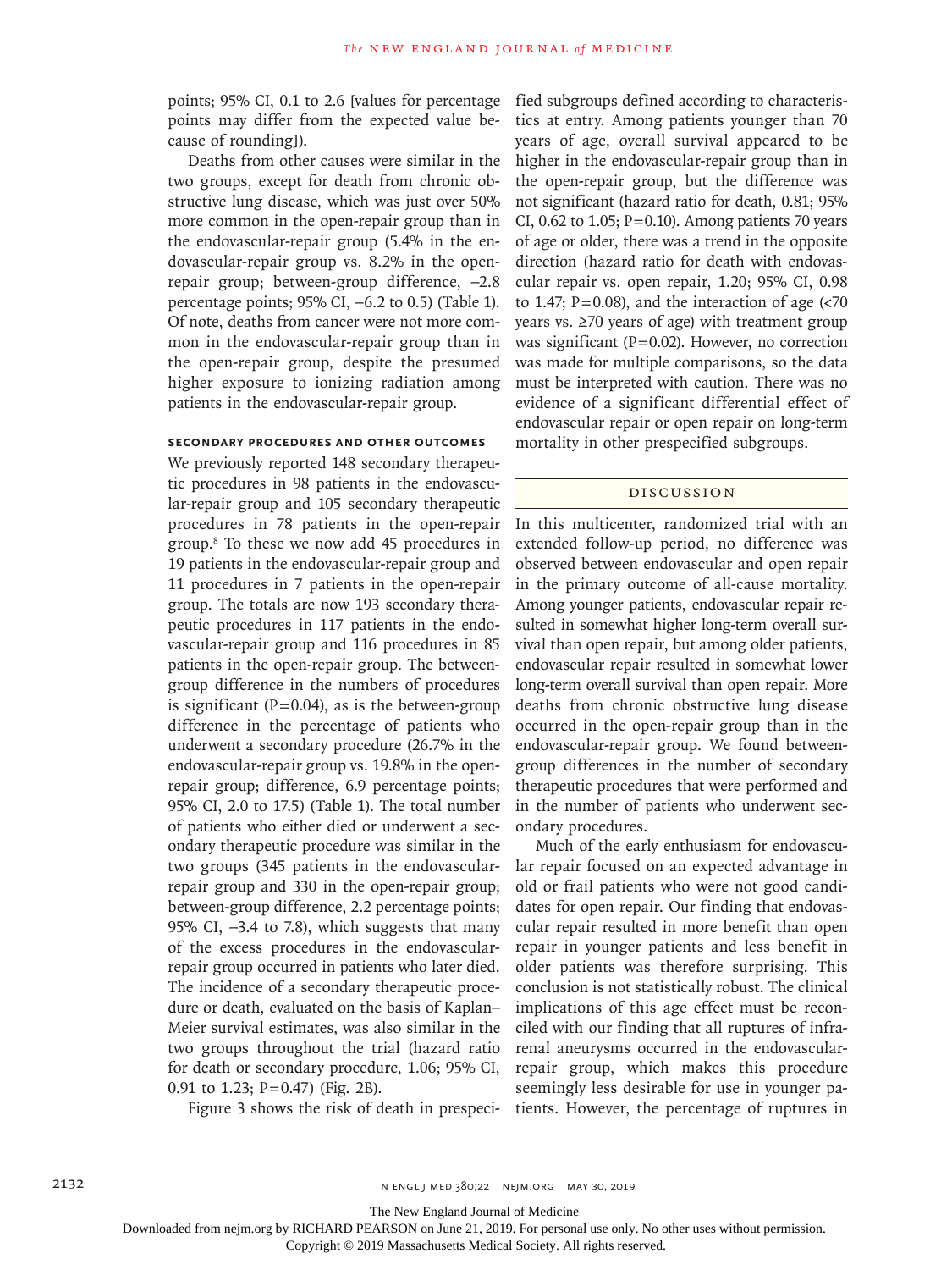| Subgroup                            | Endovascular<br>Repair                             | Open<br>Repair | Hazard Ratio for Death (95% CI)                                      |                     | P Value for<br>Interaction |
|-------------------------------------|----------------------------------------------------|----------------|----------------------------------------------------------------------|---------------------|----------------------------|
|                                     | no. of patients who died/total no. of patients (%) |                |                                                                      |                     |                            |
| Randomization period                |                                                    |                |                                                                      |                     | 0.81                       |
| Up to April 15, 2005                | 156/212 (73.6)                                     | 155/201 (77.1) |                                                                      | $0.98(0.79 - 1.23)$ |                            |
| After April 15, 2005                | 146/232 (62.9)                                     | 151/236 (64.0) |                                                                      | $0.95(0.76 - 1.20)$ |                            |
| Age                                 |                                                    |                |                                                                      |                     | 0.02                       |
| $<$ 70 yr                           | 120/218 (55.0)                                     | 111/188 (59.0) |                                                                      | $0.81(0.62 - 1.05)$ |                            |
| $\geq 70$ yr                        | 182/226 (80.5)                                     | 195/249 (78.3) |                                                                      | $1.20(0.98 - 1.47)$ |                            |
| AAA diameter                        |                                                    |                |                                                                      |                     | 0.99                       |
| < 5.5 cm                            | 132/192 (68.8)                                     | 127/190 (66.8) |                                                                      | $0.96(0.75 - 1.23)$ |                            |
| $\geq$ 5.5 cm                       | 170/252 (67.5)                                     | 179/247 (72.5) |                                                                      | $0.96(0.78 - 1.19)$ |                            |
| Surgical risk                       |                                                    |                |                                                                      |                     | 0.19                       |
| Low                                 | 145/240 (60.4)                                     | 152/228 (66.7) |                                                                      | $0.87(0.69 - 1.10)$ |                            |
| Intermediate or high                | 154/200 (77.0)                                     | 149/204 (73.0) |                                                                      | $1.09(0.87 - 1.37)$ |                            |
| Coronary artery disease             |                                                    |                |                                                                      |                     | 0.54                       |
| <b>No</b>                           | 184/270 (68.1)                                     | 175/252 (69.4) |                                                                      | $1.00(0.81 - 1.23)$ |                            |
| Yes                                 | 118/174 (67.8)                                     | 131/185 (70.8) |                                                                      | $0.91(0.71 - 1.17)$ |                            |
| Intended endovascular-repair device |                                                    |                |                                                                      |                     |                            |
| Cook Zenith                         | 108/166(65.1)                                      | 117/175 (66.9) |                                                                      | $0.97(0.74 - 1.26)$ |                            |
| Gore Excluder                       | 117/177(66.1)                                      | 105/150 (70.0) |                                                                      | $0.91(0.70 - 1.19)$ | 0.65                       |
| Medtronic AneuRx                    | $67/88$ (76.1)                                     | 72/98 (73.5)   |                                                                      | $1.06(0.76 - 1.48)$ | 0.56                       |
| All patients                        | 302/444 (68.0)                                     | 306/437 (70.0) |                                                                      | $0.96(0.82 - 1.13)$ |                            |
|                                     |                                                    |                | 0.75<br>0.50<br>1.00<br>1.25 1.50 1.75                               |                     |                            |
|                                     |                                                    |                |                                                                      |                     |                            |
|                                     |                                                    |                | Endovascular<br>Open Repair<br><b>Repair Better</b><br><b>Better</b> |                     |                            |

**Figure 3. Hazard Ratios for Death According to Baseline Characteristics.**

The size of the box is proportional to the total number of deaths in each subgroup. The P value for the interaction of age with treatment group has not been corrected for multiple comparisons and therefore should not be considered robust. Surgical risk was determined on the basis of RAND criteria (Table S1 in the Supplementary Appendix).<sup>11</sup> RAND scores were not reported for 8 patients who died (3 patients in the endovascular-repair group and 5 patients in the open-repair group). P values for the Gore Excluder and the Medtronic AneuRx devices are for the comparisons with the other two intended endovascular-repair devices. A total of 22 patients who died (10 patients in the endovascular-repair group and 12 patients in the open-repair group) had an intended endovascular-repair device that was different from the three listed devices. AAA denotes abdominal aortic aneurysm.

our trial was low (0.9%). Five of the eight ruptures, including three of the five fatal ruptures, occurred in patients older than 70 years of age at entry; at least three of the eight ruptures occurred in patients who did not receive the recommended intervention, and two were ruptures of thoracic aneurysms. Extended survival after repair of an infrarenal aneurysm may permit detection of aortic aneurysms at other sites.

Chronic obstructive lung disease caused just over 50% more deaths in the open-repair group than in the endovascular-repair group. This difference was significant, and it is supported by strong trends in the two European trials. In EVAR-1, a total of 55 patients (8.8%) in the endovascular-repair group and 73 (11.7%) in the open-repair group died from respiratory disease  $(P=0.09)$ .<sup>5</sup> In the DREAM trial, 8 patients  $(4.6%)$  remains unanswered, but the most widely ac-

in the endovascular-repair group and 14 (7.9%) in the open-repair group died from pulmonary causes  $(P=0.26)$ . These differences cannot be explained by baseline rates of smoking or respiratory disease. Data on changes in tobacco use after randomization were not reported for the current trial or for the European trials.

In all three long-term randomized trials and in a large Medicare study, endovascular repair conferred a perioperative survival advantage that continued for several years and then disappeared because of increased deaths in the endovascularrepair groups.4-6,8 The important questions are, what caused these later deaths in the endovascular-repair groups, and would the trend continue, with the result that endovascular repair would become the inferior strategy? The first question

The New England Journal of Medicine

Downloaded from nejm.org by RICHARD PEARSON on June 21, 2019. For personal use only. No other uses without permission.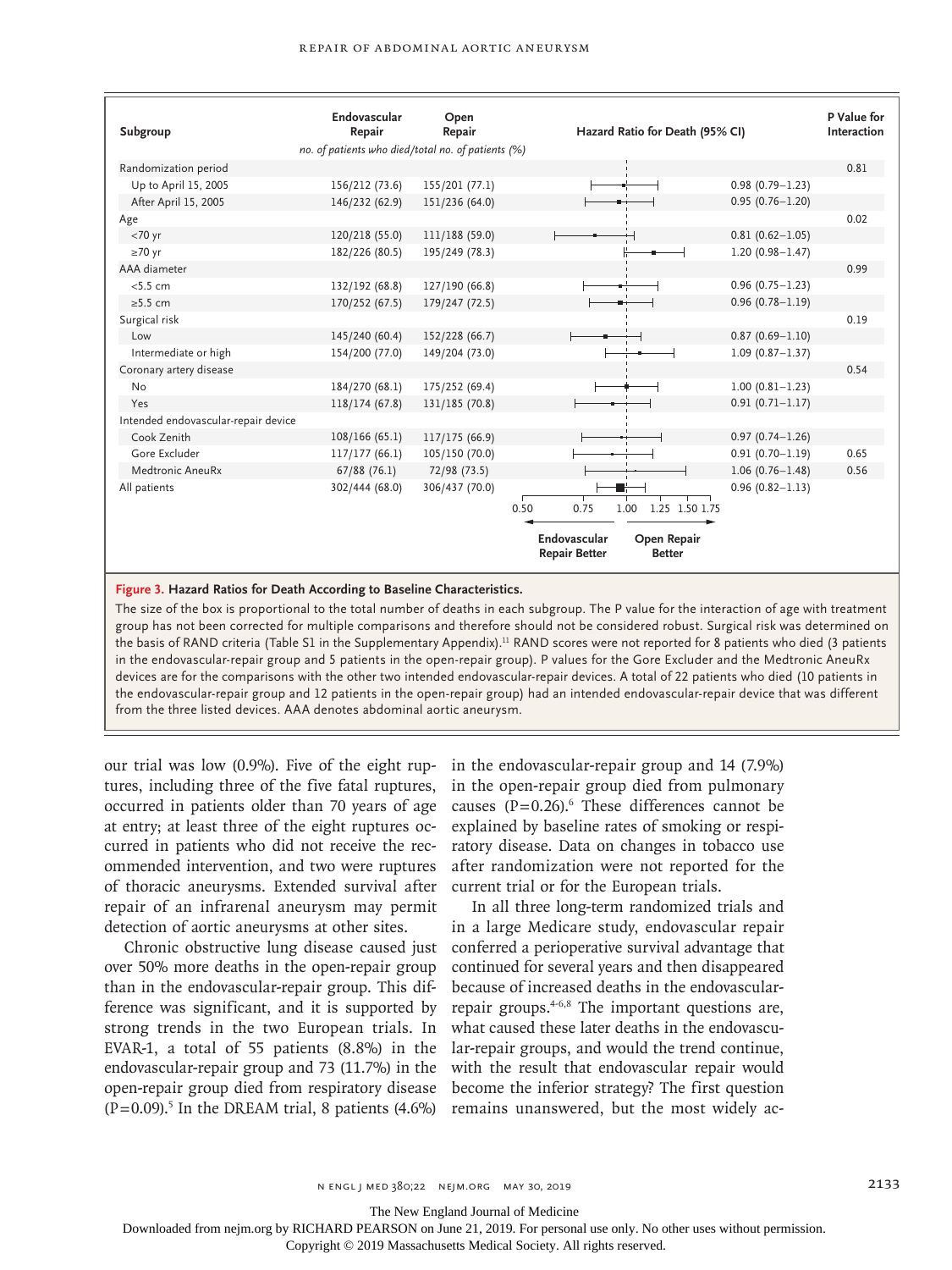cepted explanation is that the perioperative deaths after open repair most likely occurred in the frailest patients, so the curves converged as later deaths occurred in the frailest patients in the endovascular-repair groups.<sup>8</sup>

The second question can be addressed empirically, now that long-term results have been reported for all three trials. In EVAR-1,<sup>5</sup> aneurysm-related mortality and adjusted total mortality were higher in the endovascular-repair group than in the open-repair group after 8 years; in the DREAM trial,<sup>6</sup> more late secondary procedures were performed in the endovascular-repair group than in the open-repair group. In contrast, we found numerically fewer deaths after 8 years in the endovascular-repair group than in the open-repair group (hazard ratio, 0.94; 95% CI, 0.74 to 1.18;  $P=0.59$ ), very few late aneurysmrelated deaths in either group, and little evidence for a late increase in secondary therapeutic procedures in the endovascular-repair group (Fig. 2B). Even though the result of the primary analysis (the hazard ratio) suggests that there is no significant difference in the outcome between the two groups, an assessment of the hazard ratio at various time periods suggests that this estimated overall hazard ratio might not be a good summary statistic for long-term follow-up.

Why might our results differ from those of the two European trials? First, the European trials began several years before our trial, during a time when endovascular-repair devices, techniques, and strategies were changing rapidly. The OVER trial required investigators performing the procedures to have specific skills as well as device training and trial-associated training to avoid potential increased mortality resulting from inexperience.12 In addition, evaluation strategies in the early years of endovascular repair involved high doses of radiation, which may have been responsible for the significantly higher number of deaths from cancer in the endovascular-repair group than in the open-repair group in EVAR-1<sup>5</sup>; there was a similar trend in the DREAM trial.<sup>6</sup> In contrast, in our trial, the total number of deaths from cancer was lower in the endovascular-repair group than in the open-repair group. There were 37 deaths from cancer in the openrepair group and 41 in the endovascular-repair group since our last report,<sup>8</sup> for a total of 165 deaths (80 in the endovascular-repair group and 85 in the open-repair group).

Second, postoperative mortality was lower in our trial than in the European trials. The percentages of patients who died within 30 days after undergoing endovascular repair or during hospitalization were 1.2% in the DREAM trial, 2.1% in EVAR-1, and 0.5% in our trial; among patients who underwent open repair, the percentages were 4.6%, 6.2%, and 2.5%, respectively.13,14 We discussed possible reasons for these differences extensively in a previous article.<sup>7</sup> Besides the difference in timing noted above, operative mortality has been shown to be lower in the United States than in Europe, and this was reflected in the data from the three trials discussed here. The quality of the surgical procedure may affect the long-term durability of the device as well as perioperative clinical outcomes. It is less clear that higher surgical quality would result in better long-term outcomes after endovascular repair, but it is possible that the steep learning curve for endovascular repair resulted in differences in surgical quality that were reflected in later results.

Finally, although the procedures for which we report long-term results were performed more than a decade ago, the operative mortality in our trial was lower than that currently reported nationally in the United States.15 This suggests that our results can have ongoing relevance.

Presented in part at the European Society for Vascular Surgery annual meeting, Lyon, France, September 20, 2017.

Supported by the Cooperative Studies Program of the Department of Veterans Affairs Office of Research and Development, Washington, D.C.

Dr. Stroupe reports receiving grant support from Medtronic; and Dr. Matsumura, receiving grant support from Gore, Cook, Covidien, Endologix, and Abbott. No other potential conflict of interest relevant to this article was reported.

Disclosure forms provided by the authors are available with the full text of this article at NEJM.org.

A data sharing statement provided by the authors is available with the full text of this article at NEJM.org.

#### **References**

**1.** Lederle FA. The last (randomized) word on screening for abdominal aortic aneurysm. JAMA Intern Med 2016;176: 1767-8.

**2.** Ghaferi AA, Birkmeyer JD, Dimick JB. Variation in hospital mortality associated with inpatient surgery. N Engl J Med 2009; 361:1368-75.

**3.** Powell JT, Sweeting MJ, Ulug P, et al. Meta-analysis of individual-patient data from EVAR-1, DREAM, OVER and ACE trials comparing outcomes of endovascu-

2134 **2134** N ENGL | MED 380;22 NEJM.ORG MAY 30, 2019

The New England Journal of Medicine

Downloaded from nejm.org by RICHARD PEARSON on June 21, 2019. For personal use only. No other uses without permission.